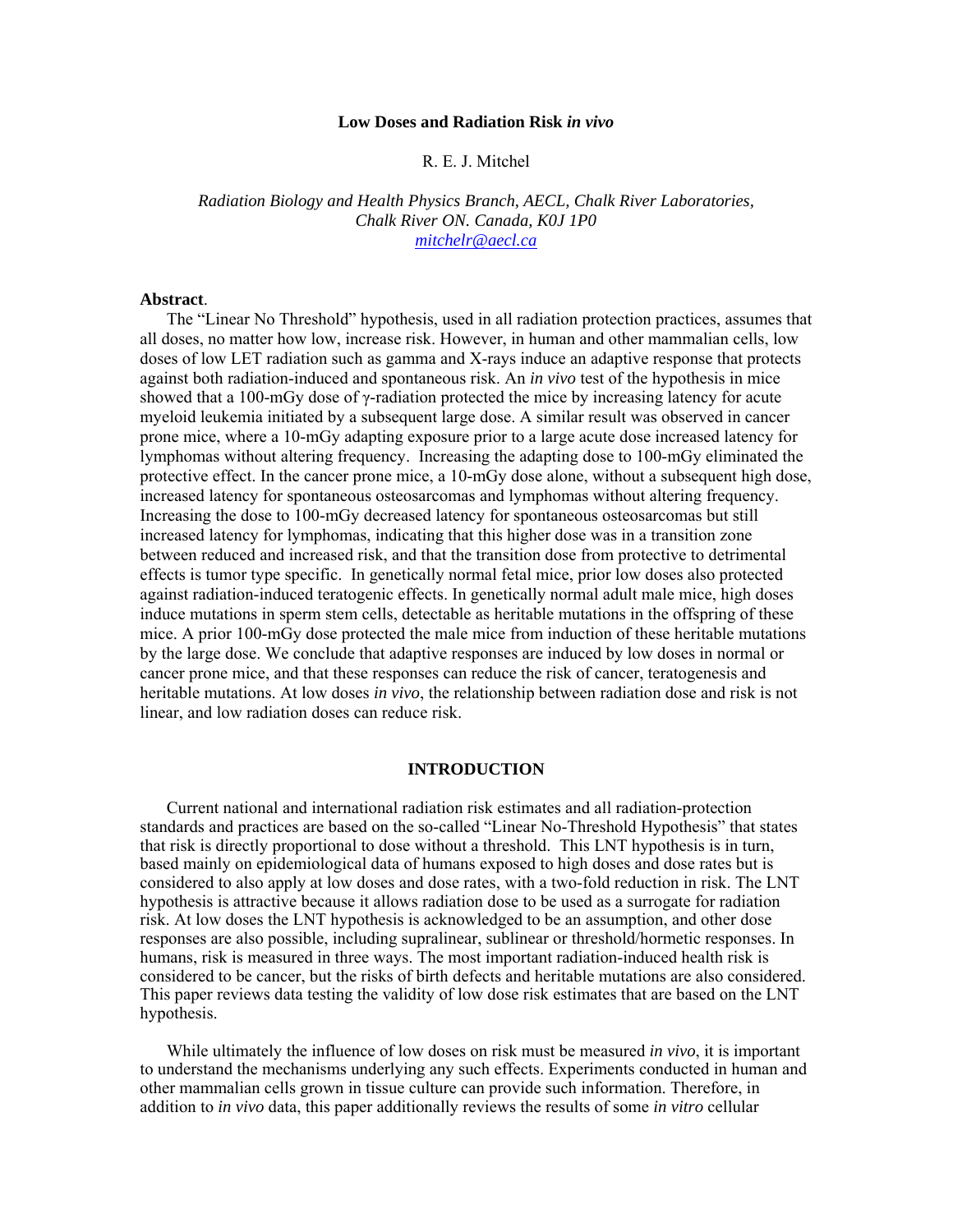experiments that indicate the mechanisms that may be involved.

 Considering the potential biological consequences of a radiation exposure to a normal cell, there are three general biological outcomes of DNA damage (Mitchel and Boreham 2000) as shown in Figure 1. When DNA damage is created as a result of one or more tracks of radiation through a normal cell, the cell will attempt to repair that damage. If the repair is successful and the DNA restored to its original state, i.e., an error-free repair, then the cell is also restored to normal. In this case, there is no resulting consequence to the cell and hence no resulting risk. A second possibility is that the cell recognizes that it cannot properly repair the damage, and as a consequence activates its genetically encoded cell death process, called apoptosis. Again, in this case, no risk of carcinogenesis results, since dead cells do not produce cancer. However, cell death during embryonic development can lead to teratogenic effects, and so this response is particularly important for that measure of risk. The third possible outcome of the DNA damage is repair that avoids cell death but which is error-prone, resulting in a mutation.



**Figure 1.** Possible outcomes of a cellular radiation exposure in a normal cell.

At this point, the cell may still activate its apoptotic cell death program but could also simply resume dividing. Creation of these genetic errors is part of a carcinogenic process called genomic instability, which can ultimately lead to cancer. Errors in the repair of germline cells can lead to heritable mutations, the other measure of radiation risk in humans. It is useful to note that the LNT hypothesis implies that risk is influenced only by dose, and hence predicts that the relative proportions of these three biological possibilities must be constant with dose and time. If they were not constant, then risk would vary with their relative proportions, and not strictly as a function of dose. Therefore, any variation in the relative proportions of these processes would indicate that the LNT hypothesis is invalid.

# **EXPERIMENTAL RESULTS AND DISCUSSION**

# **Cellular Studies**

A common result in cells exposed to radiation, particularly to a high dose, is a break in one or more chromosomes, which indicate DNA double strand breaks. If cells divide before repairing those breaks, the remaining pieces of chromosomes are packaged into micronuclei (MN). Measuring the frequency of MN in cells that have been exposed and allowed to repair therefore represents a measure of the competence of the cells at repairing such chromosomal breaks (and therefore DNA double strand breaks) in response to radiation damage. We have tested the influence of low doses and low dose rate exposures on the ability of human skin cells to repair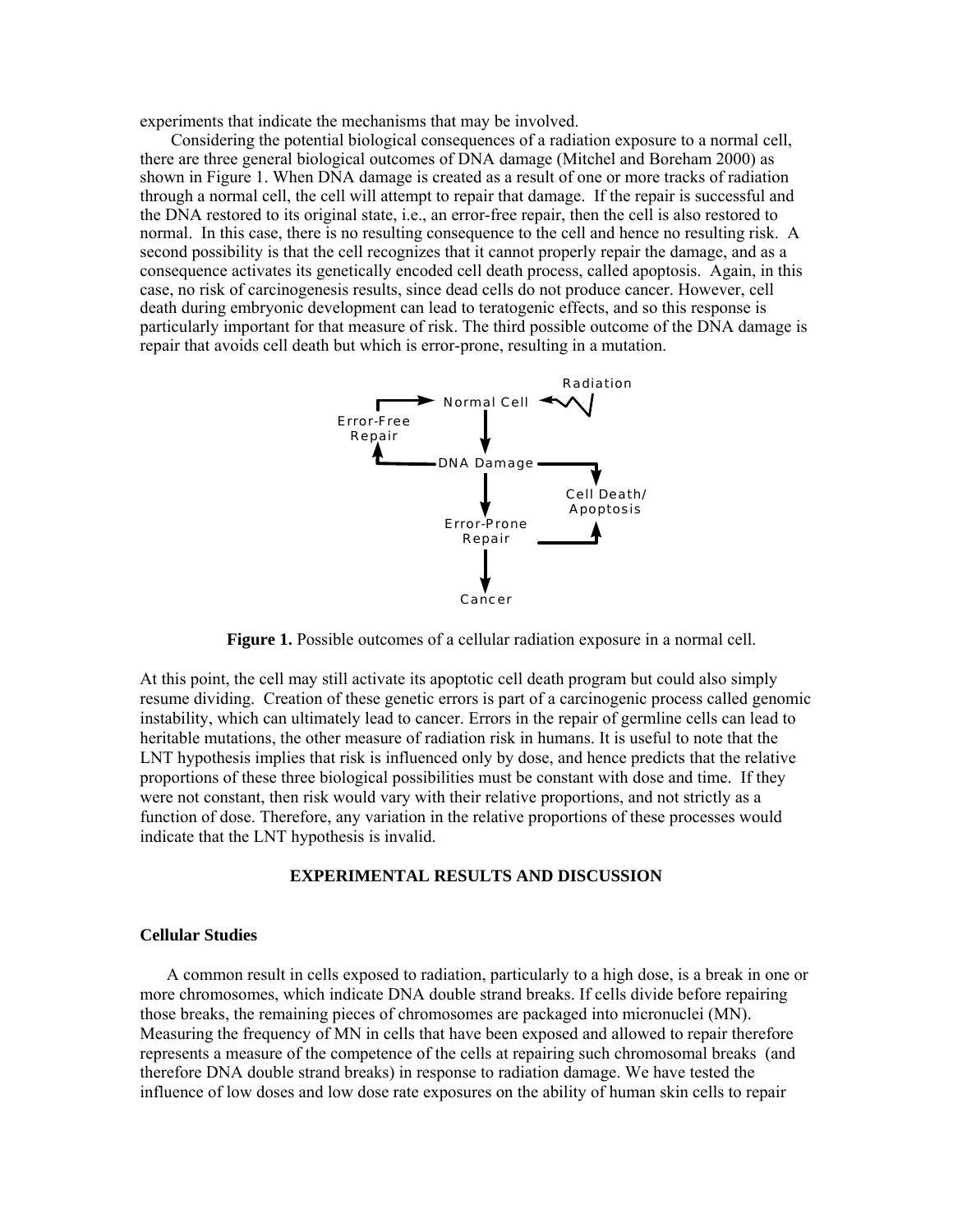radiation breaks in chromosomes (Broome et al. 2002). Figure 2 shows the MN frequency in cells exposed to a variety of doses (1-500 mGy) delivered at a low dose rate (3 mGy/min) 3h before exposure to a high dose (4 Gy) delivered at a high dose rate (1.8 Gy/min). The LNT hypothesis predicts that the consequences of the two doses would be additive and yet the experiment shows that they are not. The combined exposure resulted in fewer broken chromosomes than the single acute 4 Gy exposure alone. The figure also shows that enhanced repair occurs after 1 mGy, which represents, on average, a single track per cell. The figure also shows that higher doses, representing multiple tracks/cell, produce the same result as one track/cell when those tracks from the higher doses are spaced out in time (3 mGy/min).



**Figure 2**. Low doses enhance the repair of broken chromosomes in human cells.

The data shown in Figure 2 indicates that one of the processes important in controlling risk, the repair of DNA (Fig. 1), is enhanced by a low dose exposure. By itself, however, this data does not indicate whether risk is increased or decreased, since the increased repair may be error-free or error prone.

Besides DNA repair, the other major process controlling risk shown in Figure 1 is apoptosis. Figure 3 shows that low doses prior to a high dose increase the probability that cells which have not properly repaired their DNA will die by apoptosis (Cregan et al. 1999). Since dead cells cannot become cancer cells or constitute a mutation, this process must reduce cancer risk and reduce the risk of heritable mutations. The influence on teratogenic effects is less certain. Enhancement of apoptosis late in gestation could increase teratogenic effects, but earlier in gestation may increase fetal death. If however, the elevated DNA repair were error free, neither effect would increase.

The ultimate test of the enhanced DNA repair for its relative error-free or error prone properties, and of the influence of increased apoptosis after low doses must be a test that directly measures risk. Evidence that induction of these cellular defence mechanisms after low dose exposures is actually reducing cancer risk is shown in Tables 1 and 2.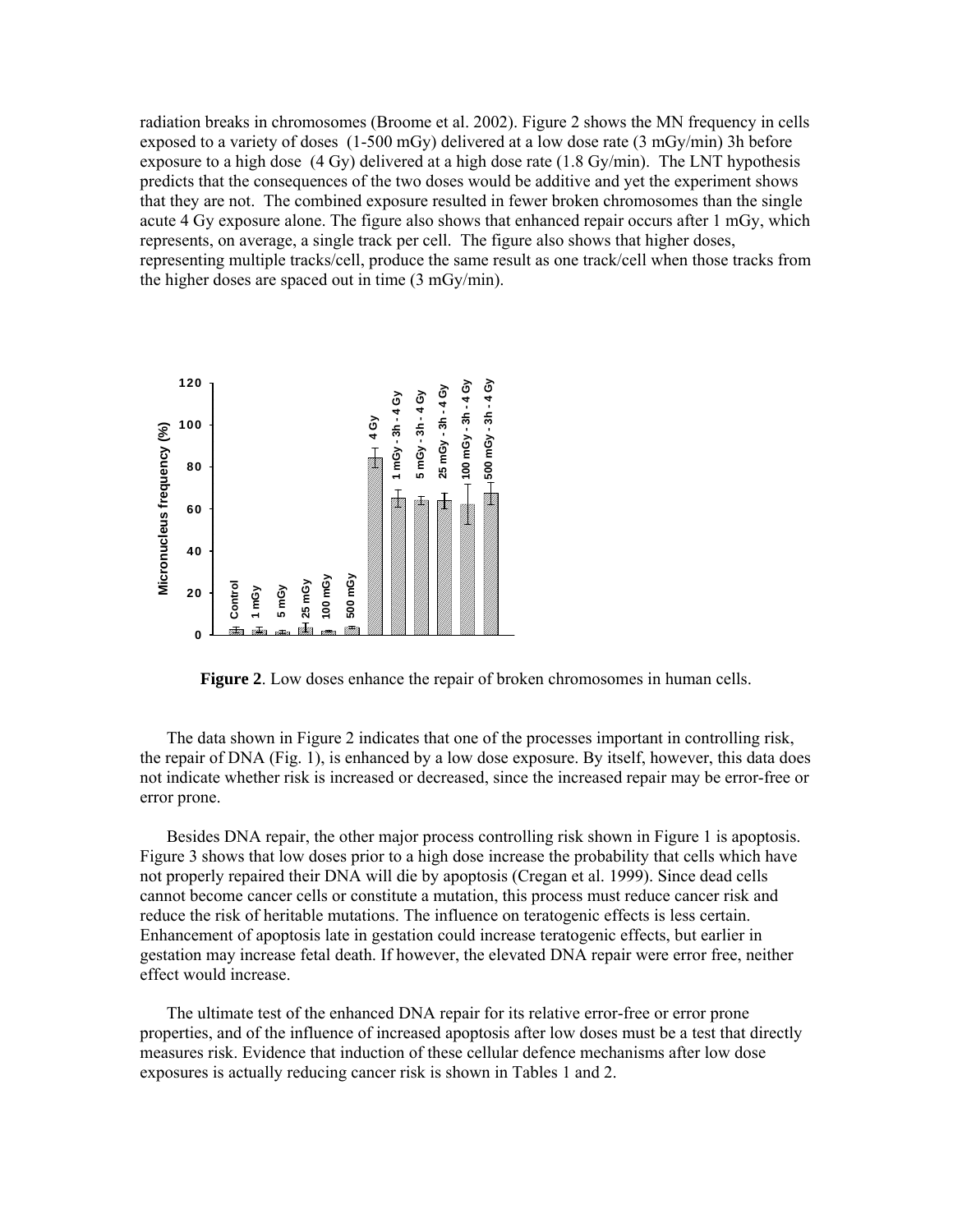Table 1 shows the results of an experiment (Azzam et al. 1994) using rodent cells and examining the influence of a prior low dose, given at low dose rate, on the risk of malignant transformation resulting from a subsequent high radiation dose. The risk associated with the high radiation dose was reduced by a factor of 2-3 by the prior low dose, a result consistent with the evidence for improved repair of radiation damage shown in Figure 2. It clearly demonstrates that the elevated DNA repair capacity induced by a low dose must be relatively error-free.



**Figure 3.** Low doses increase the probability of radiation-induced apoptosis in non-dividing human lymphocytes. The figure shows the results from 3 individuals (one individual repeated) and the average. Closed bars, 2 Gy; Open bars,  $100 \text{ mGy} + 6h + 2 \text{ Gy}$ .

# **TABLE 1. Low doses reduce the risk of malignant transformation from high dose exposure**

| <b>Treatment</b>                                            | <b>Transformation Frequency (X10<sup>-4</sup>)</b> |
|-------------------------------------------------------------|----------------------------------------------------|
| Control                                                     | 3.7                                                |
| 4 Gy (high dose rate)                                       | 41                                                 |
| 100 mGy (low dose rate) $+ 24h$<br>$+4$ Gy (high dose rate) | 16                                                 |

The ability of a prior low dose to reduce the risk of a subsequent high dose has importance for medical types of exposures, such as those used in cancer therapy. However, the effect of the low dose alone is more relevant for human exposures that are of a concern in radiation protection. Table 2 shows an experiment testing the effects of low gamma-radiation doses alone (without a second high dose) on malignant transformation in rodent C3H 10T1/2 cells (Azzam et al. 1996). All the doses tested, between 1 and 100 mGy, given at low dose rate, reduced the risk of spontaneous malignant transformation 3-4 fold, and all doses were equally effective (statistically not different from each other). The lowest dose tested, 1 mGy of  ${}^{60}Co$   $\gamma$  radiation, represents an average of 1 ionization track per cell. Since radiation tracks are random, at 1 mGy most cells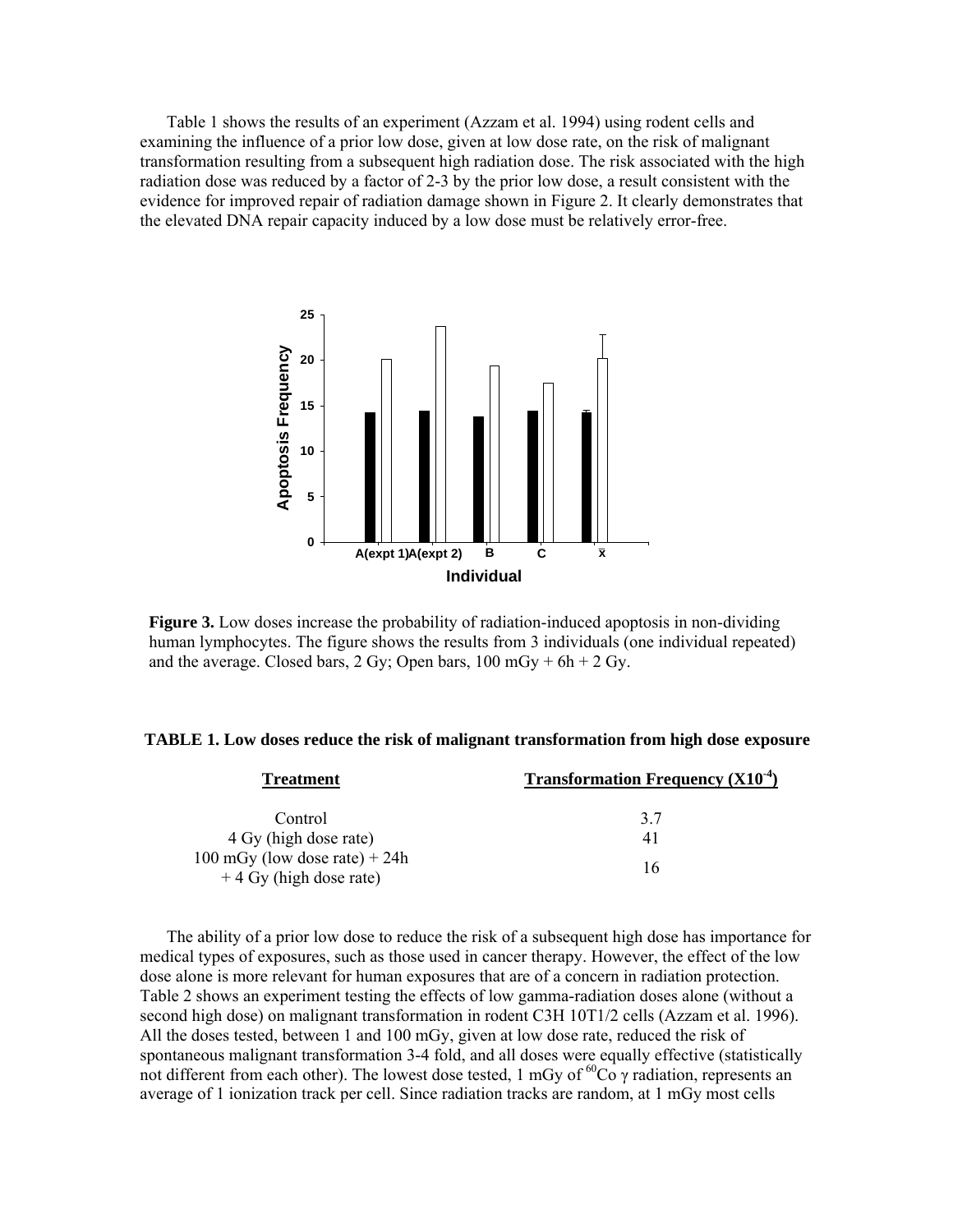receive one track but some receive none or more than one. However all respond to the same extent as they did when they certainly received one or more tracks at the higher (10-100 mGy) doses. This maximum effect at 1 mGy parallels the rests on induced DNA repair shown in Figure 2. This is evidence therefore, that not all cells are actually required to be exposed (hit) by radiation in order to enhance their defences and reduce their risk. Such distributed effects are known as bystander effects and result from inter-cell signalling, and an example is shown in Table 3.

|  |  |  | TABLE 2. Single Low doses reduce the risk of spontaneous malignant transformation |
|--|--|--|-----------------------------------------------------------------------------------|
|  |  |  |                                                                                   |

| <b>Treatment</b>  | <b>Transformation Frequency</b> $(X10^{-3})$ |  |  |
|-------------------|----------------------------------------------|--|--|
| Control           | 18                                           |  |  |
| $1 \text{ mGy}$   | 0.53                                         |  |  |
| $10 \text{ mGy}$  | 0.42                                         |  |  |
| $100 \text{ mGy}$ | 0.53                                         |  |  |

Although DNA repair and apoptosis are key processes controlling the risk of a cell becoming malignant, in the whole organism, risk of cancer is also controlled by the ability of the immune system to recognize and respond to the presence of a malignant cell. Table 3 shows the influence of a low dose on the ability of human lymphocytes to express a cell surface receptor (IL-2R) after a low dose of radiation (Xu et al. 1996). The ability of immune cells to receive signals is a measure of their immune responsiveness. The table shows that a low dose enhanced receptor expression in irradiated human lymphocytes, and that cellular signals for this enhanced expression were transmitted from exposed cells to unexposed cells, amplifying this response. These data suggest that low doses may enhance immune competence and reduce risk in animals or people who already have malignant cells.

# **TABLE 3. The percentage of human lymphocytes expressing IL-2 receptors after mitogen stimulation**

| Time (h) after<br>Con A |                      | <b>Irradiated Cells</b> | $50\%$ Control Cells + |
|-------------------------|----------------------|-------------------------|------------------------|
| <b>Stimulation</b>      | <b>Control Cells</b> | $(10 \text{ mGy})$      | 50% Irradiated Cells   |
| 24                      | $77 \pm 41$          | $178 \pm 33$            | $226 \pm 48$           |

The cellular data strongly suggests that the biological processes important in radiation risk are not constant, as required by the LNT hypothesis. Instead, low doses appear to alter their relative importance in ways that are likely to impact on risk in whole organisms, and in ways that would preclude a linear increase in risk with increasing dose.

## **Studies in animals**

 *Cancer Risk in Animals*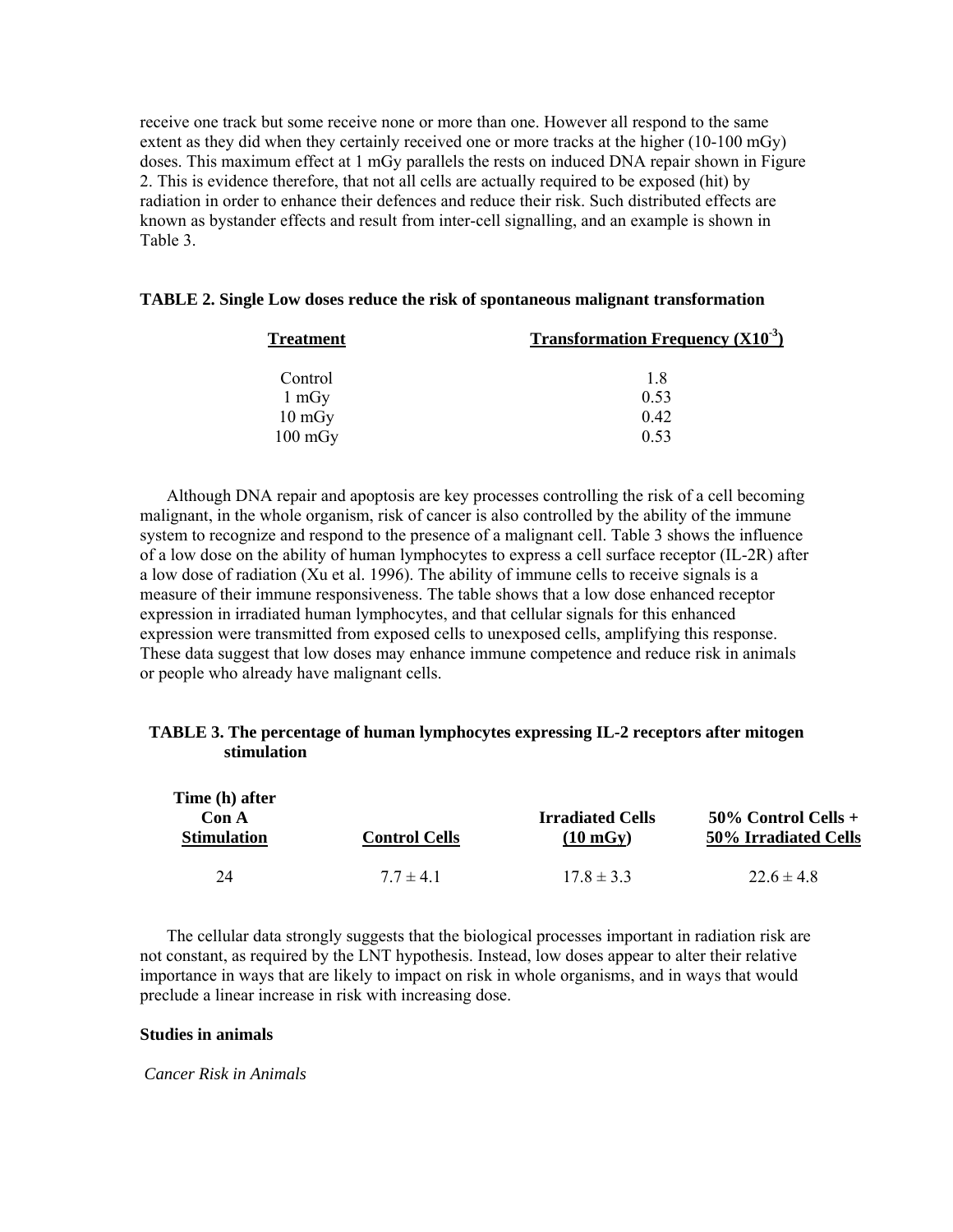While experiments in cells provide important supporting information about the actual molecular and cellular responses to low doses, ultimately experiments testing the effect of low doses on measures of risk such as cancer must be conducted in whole mammals. Figure 4 show a test (Mitchel et al. 1999) of the influence of a low dose exposure on radiation-induced myeloid leukemia in genetically normal mice. The figure shows that exposure to a high dose of 1 Gy induces myeloid leukemia in mice, and as a result, those mice with the disease lose a substantial portion of their normal lifespan. However, increasing the total exposure, by exposing the mice to 100 mGy, at low dose rate, the day before the 1 Gy exposure delayed the onset of those cancers, effectively restoring a portion of the lifespan that would otherwise have been lost in those mice that developed the disease. It is important to note that the low "adapting" exposure did not significantly affect the frequency of the disease induced by the high radiation dose, only the latency. The carcinogenic process is thought to involve an initiating event, which subsequently triggers an accelerating process of genomic instability leading to multiple genomic rearrangements, ultimately producing a cancer cell. The frequency of cancer is thought to reflect the number of initiating events while the latency of the disease reflects the rate at which the genomic instability process proceeds. The results shown in Fig. 4 indicate that low doses delivered at low dose rate slow the rate of progression of the genomic instability process but do not change the frequency of the cancer initiating events.



**Figure 4.** Delayed appearance (P<0.001) of radiation-induced myeloid leukemia (ML) in genetically normal mice by exposure to 100 mGy at low dose rate 24h before the carcinogenic 1 Gy exposure.

Radiation protection standards and practices applied to humans must also consider the possibility that some individuals may be more radiation-sensitive and cancer-prone than others, for genetic reasons. This raises the possibility that low doses may produce different, and potentially more harmful effects in such individuals, than those seen in genetically normal individuals. Figure 5 shows a test (Mitchel et al. 2004 *in press*) of this "worst case scenario". Mice that are heterozygous for the  $Trp53$  gene  $(Trp53 +/-)$  are compromised in their ability to repair DNA damage and in their ability to initiate cell death in improperly repaired cells, two of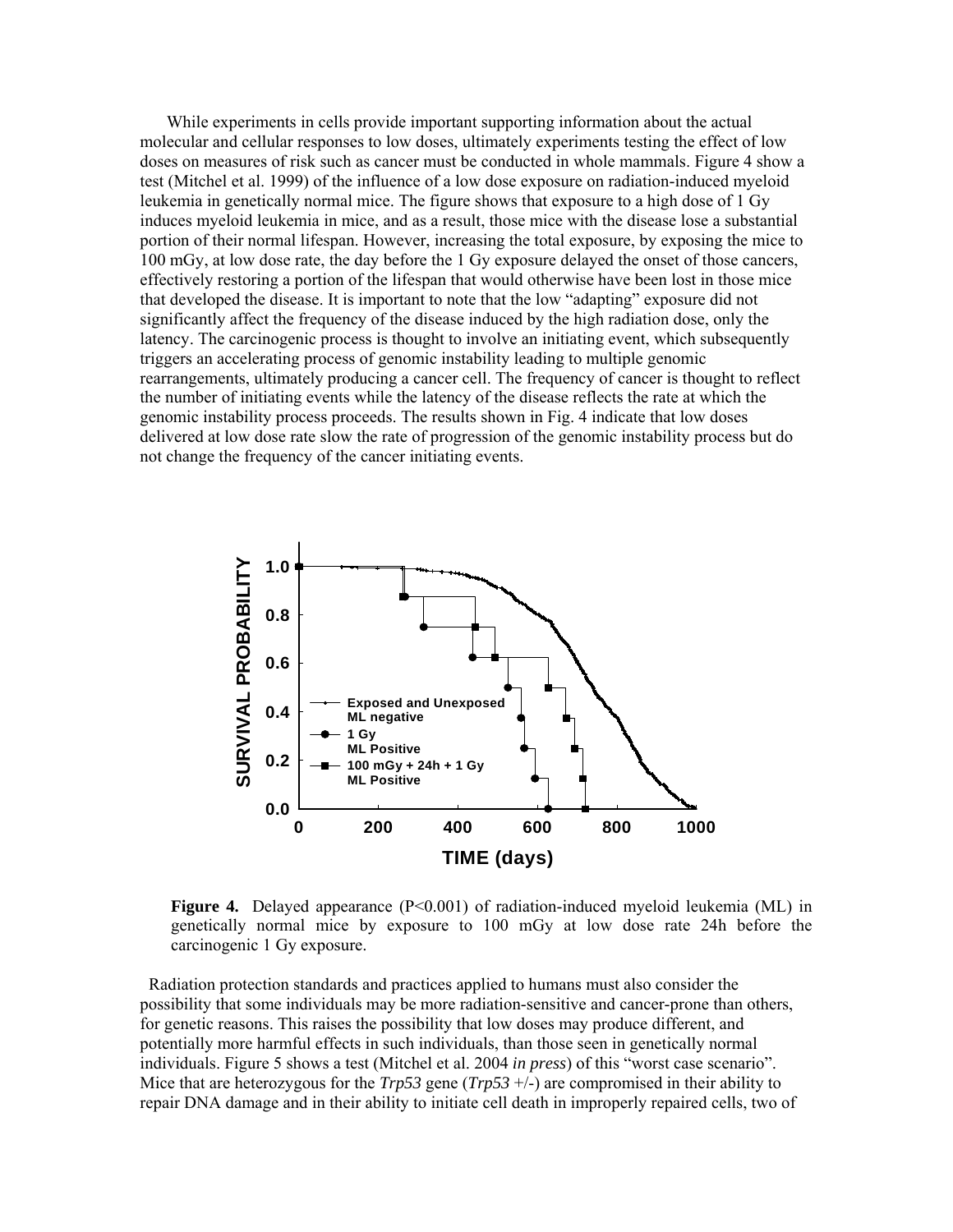the processes most important for controlling cancer risk (Fig. 1). Consequently, such mice are cancer prone. Figure 5 shows that these mice spontaneously develop lymphomas, and a high 4 Gy dose of radiation increases the frequency and dramatically accelerates the appearance of these tumours.

 A dose of 10 mGy, given at low dose rate the day before the 4 Gy exposure delayed the onset of these lymphomas ( $p<10^{-4}$ ), but did not significantly change their frequency. Correcting animal survival for competing causes of death did not change this conclusion. This effect of increasing latency was also seen in the genetically normal  $(Trp53 +/+)$  mice in Fig. 4. Increasing the low adapting dose to 100 mGy caused this protective effect to disappear in the *Trp53* +/- mice. While not increasing harm, 100 mGy apparently represents an upper threshold for doses that are protective against radiation-induced lymphomas in the cancer prone mice. In the normal mice (Fig. 4) protection was still seen at 100 mGy indicating a higher upper threshold for protective effects in the *Trp53* +/+ mice.



**Figure 5.** Appearance of lymphomas in unexposed cancer prone mice (*Trp53* +/-) and in mice exposed to 4 Gy with or without a prior low dose and dose rate exposure.

Experiments testing the *in vivo* effect of low doses on cancer risk produced by high dose exposure are important for improving our understanding of the dominant biological outcome of such exposures, and are potentially useful concepts for medical radiotherapy procedures. However, for the radiation protection standards and practices important in public and occupational health, it is more important to understand the influence of low doses on spontaneous cancer risk. Figure 6 shows the results of such a test (Mitchel et al. 2003) in the cancer prone *Trp53* heterozygous mice that represent the "worst case scenario". In these mice, the tumor types and frequencies did not change, indicating that the tumors appearing after irradiation remained the same spontaneous tumors seen in the absence of radiation. About 80% of the mice spontaneously develop malignant tumors. The figure shows that unexposed, genetically normal mice (*Trp53* +/+) of this strain also spontaneously develop lymphomas but that these cancers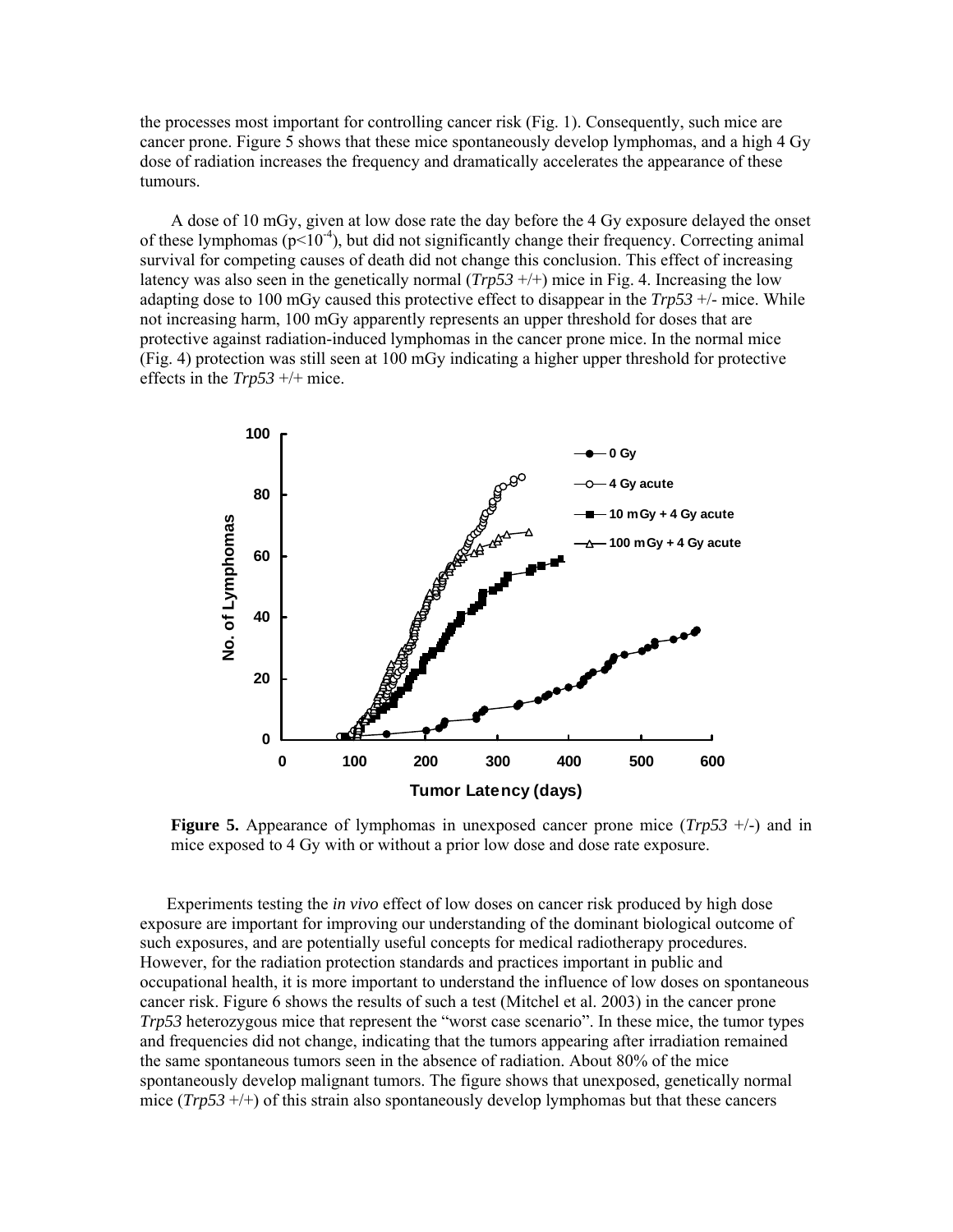appear much earlier in the unexposed, cancer prone (*Trp53*+/-) mice. Exposure to an acute 4 Gy dose of radiation dramatically accelerated this appearance. The figure also shows that a single exposure of either 10 or 100 mGy, given at low dose rate to young mice, restores a portion of the lifespan lost due to the disease in the unexposed, cancer-prone mice  $(P<10<sup>-4</sup>)$ . Unlike the result in Fig. 5, where the lymphomas developed in mice that had subsequently received a high dose, the protective effect against these spontaneously appearing cancers was not lost when the dose was increased to 100 mGy. This result suggests that the upper dose threshold for protective effects varies with the severity or nature of the cancer-inducing event, with the threshold being higher for less severe inducing events such as spontaneous occurrences.

Other tumours also appear spontaneously in these cancer-prone mice. Osteosarcomas develop in the spine and grow to the point where they create paralysis in the mice. Figure 7 shows the time that these spontaneous cancers create paralysis in the mice, with and without a single exposure to 10 mGy given at low dose rate when the mice were 8 weeks old (Mitchel et al.



2003).

**Figure 6.** The appearance of lymphomas in unexposed or radiation exposed genetically normal (*Trp53* +/+, lower curve only) or cancer prone (*Trp53* +/-) mice.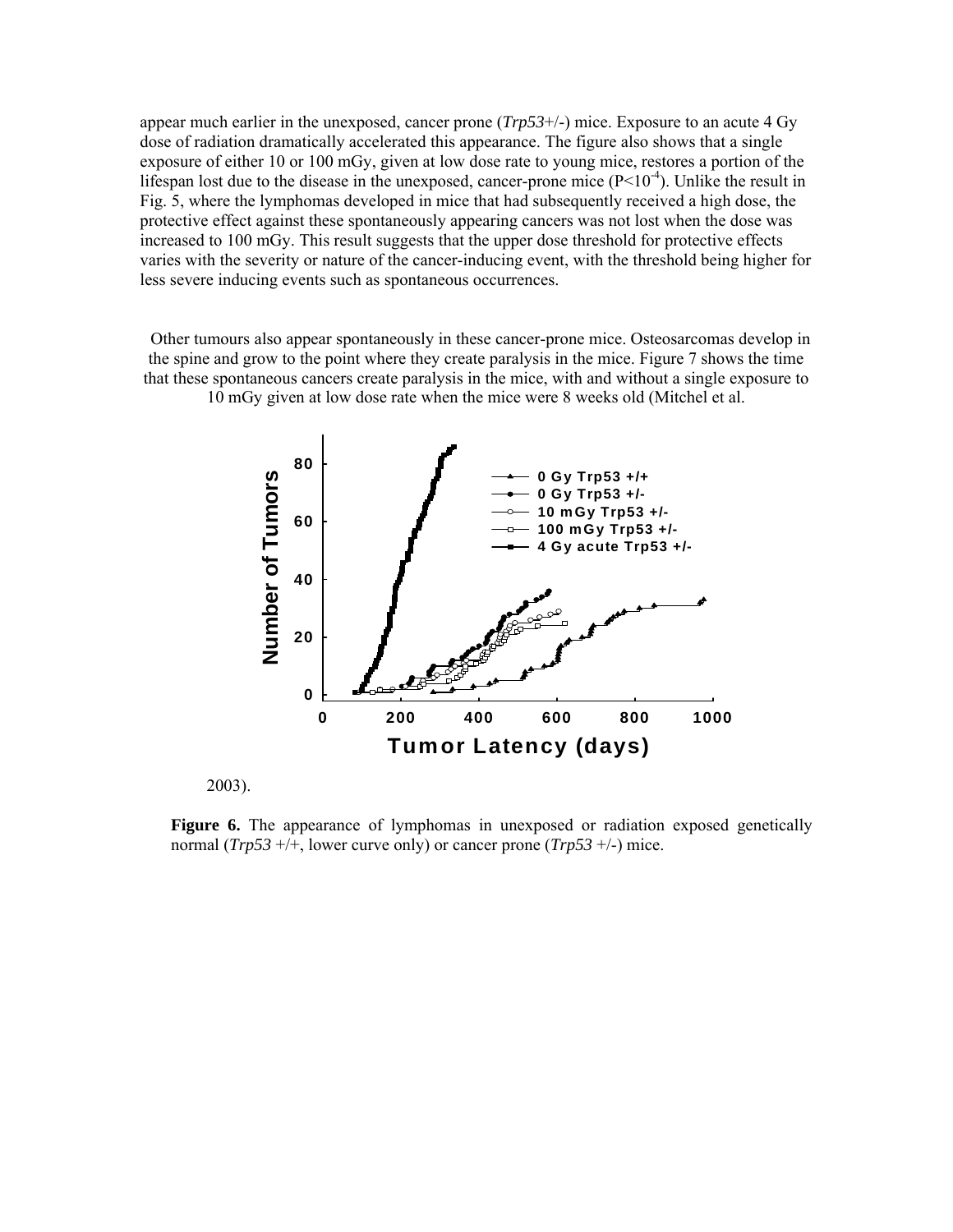

**Figure 7.** The appearance of spontaneous osteosarcomas in unexposed cancer prone mice (*Trp53* +/-), or exposed to 10 or 100 mGy at low dose rate. Exposure to 4 Gy is shown for comparison.

 Compared to the mice not receiving the low dose, the appearance of the first spinal osteosarcoma was delayed by more than 100 days, and that delay persisted for all of the tumours that appeared, i.e. for the entire lifespan of the mice (P=0.005). This lifetime protection was also apparent for the spontaneous lymphomas shown in Fig. 6. However, unlike the case for spontaneous lymphomas (Fig. 6), increasing the low dose to 100 mGy resulted in a general acceleration of the appearance of the spontaneous spinal osteosarcomas  $(P< 0.04, Fig. 7)$ . This decrease in cancer latency clearly represents an increase in risk, rather than the risk decrease seen at 10 mGy. For this tissue type therefore, the upper threshold for protective effects of a low dose must lie between 10 and 100 mGy. Since, in the same animals, the upper dose threshold for protection against lymphomas exceeded 100 mGy, the dose threshold, where protective effects give way to detrimental effects, must be tissue-type specific.

## *Teratogenic risk in animals*

Exposure of the murine fetus to large doses of radiation during the *in utero* period of organogenesis results in malformations. Wang et al. (1999) have linked these malformations to radiation-induced apoptosis. They have reported that mice exposed to a large doses of X rays *in utero* on day 11 of gestation showed an increase in the number of apoptotic cells in the predigital regions in the forelimb buds. That apoptotic response correlated with teratogenic anomalies in the limbs of the fetuses subsequently observed on gestational day 19. Susceptibility to radiationinduced apoptosis in the predigital regions and the resulting digital defects depended on *Trp53* status, with *Trp53* (+/+) mice the most sensitive, *Trp53* (+/-) intermediate, and *Trp53* (-/-) the most resistant (Wang et al. 1999).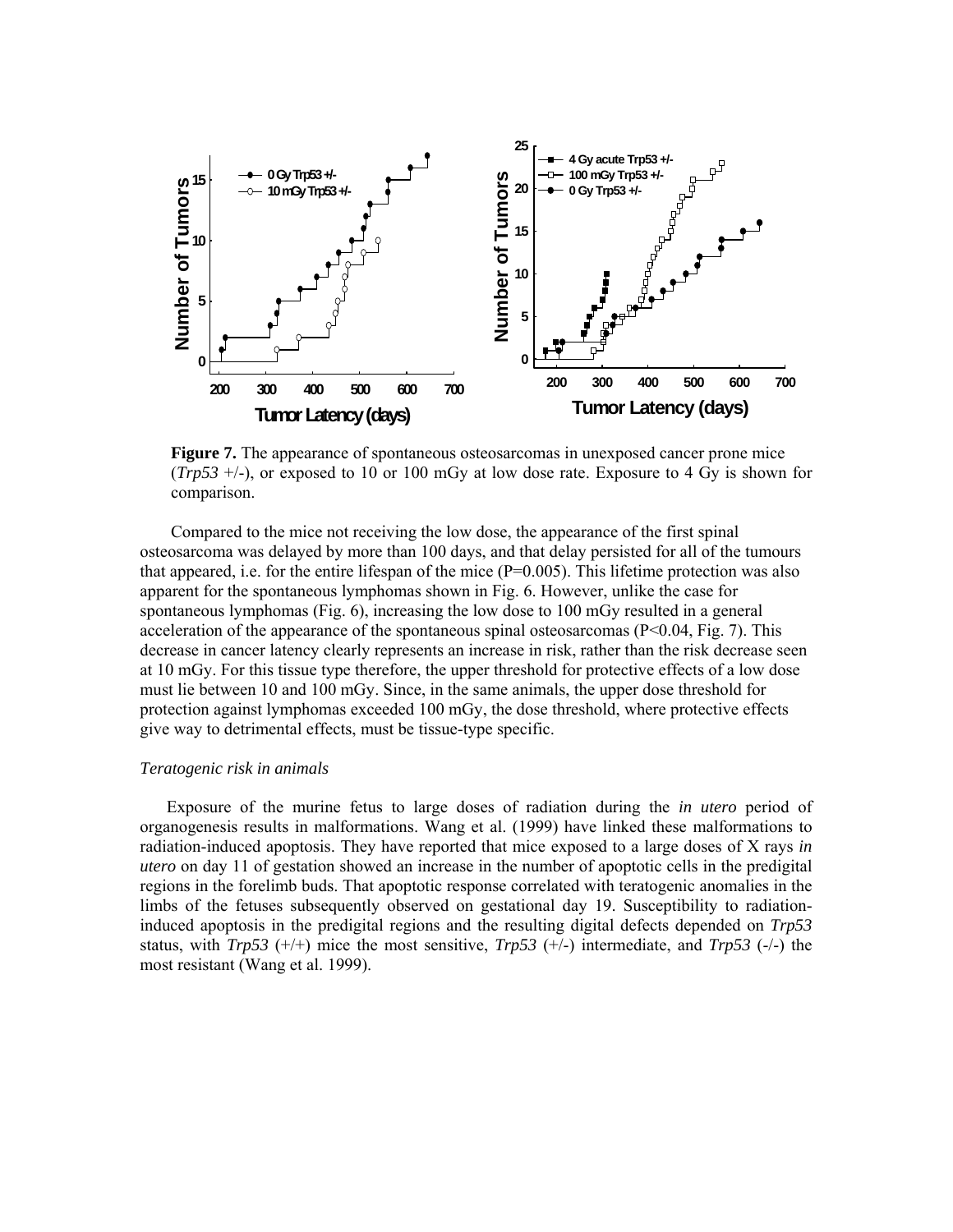

**Figure 8.** The influence of a low dose given on gestational day 10, on the tail length of fetal mice exposed to 4 Gy on gestational day 11. The figure shows the influence of *Trp53* genotype on the cumulative frequency of fetuses with the indicated tail length as measured on day 18 of gestation. Open symbols, unirradiated control fetuses; Closed symbols, fetuses exposed to 4 Gy on day 11 of gestation; Shaded symbols, fetuses exposed to 300 mGy, 24 h prior to 4 Gy irradiation on day 11 of gestation. Circles, *Trp53* +/+; Triangles, *Trp53* +/-; Squares, *Trp53* -/-.

 Figure 8 shows that low doses can protect against the teratogenic effects of high doses (Mitchel et al. 2002). In those experiments tail shortening was used as a quantitative measure of the extent of the teratogenic effect. The influence of *Trp53* on susceptibility to radiation-induced tail shortening by high gamma doses was as reported by Wang et al. (1999). The figure also shows, however that low doses can protect against this teratogenic effect. In a similar way, the ability of a low dose to protect against these effects also depended on  $Trp53$  status.  $Trp53$  ( $\pm/\pm$ ) fetal mice showed the most protection,  $Trp53$  ( $+/-$ ) fetal mice showed a small but significant protection, while *Trp53* (-/-) fetal mice were sensitized to increased teratogenesis.

### *Heritable mutation risk in animals*

 The final measure of risk that must be considered in tests of the validity of the LNT hypothesis is the risk of heritable mutations. Boreham et al. (2004) have examined the risk of heritable mutations from radiation exposure in mice. In their experiments, male mice were exposed to 1 Gy of gamma radiation, with or without an exposure to 100 mGy 24h prior to the 1 Gy. The exposed mice were held for 10 weeks to remove all mature sperm and then bred to unexposed females. The offspring were examined for mutations received from the exposed male parent germline stem cells. They observed that the 1 Gy exposure approximately doubled the spontaneous rate of mutation in the offspring but that the prior exposure to 100 mGy reduced the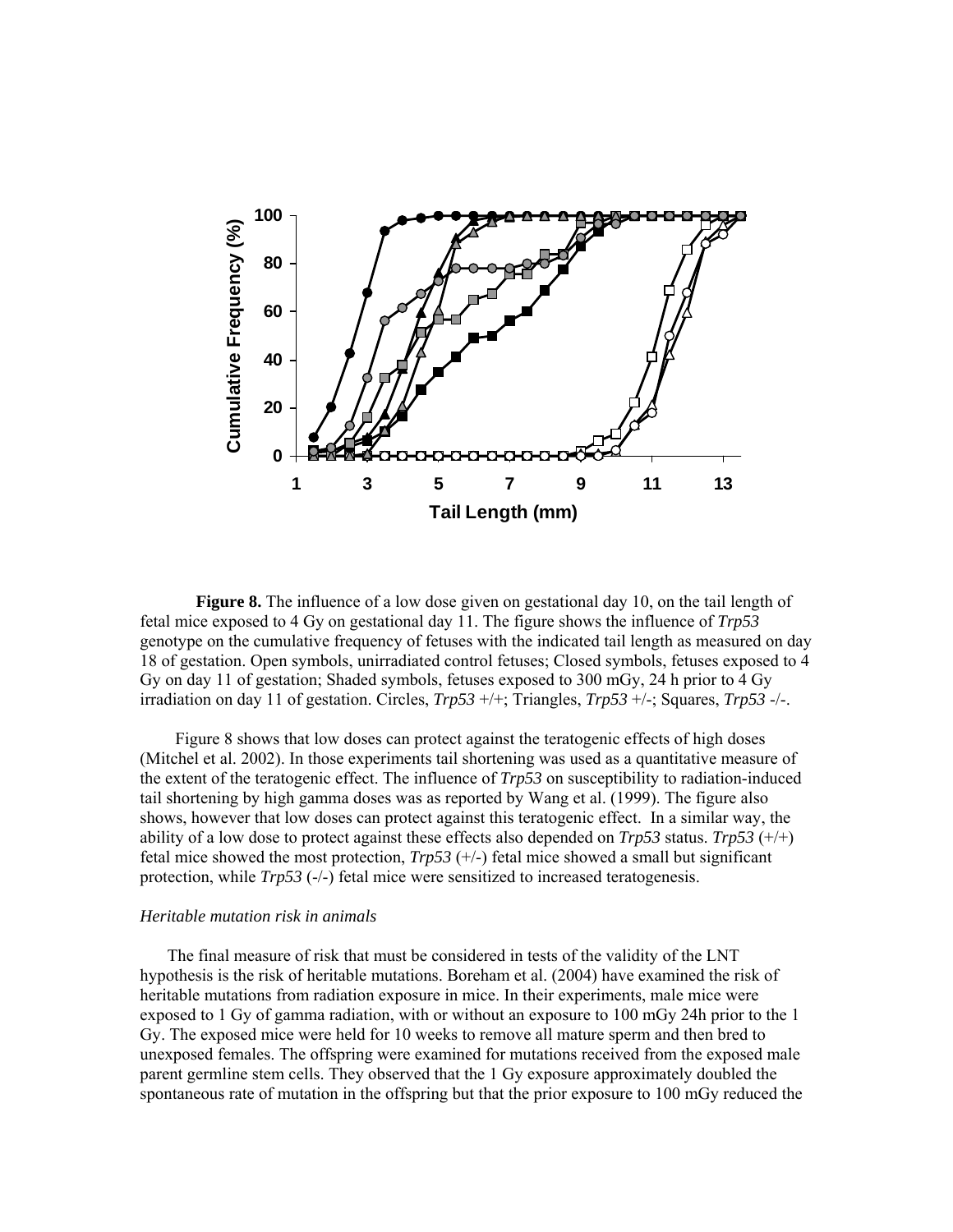effect of the 1 Gy such that the resulting mutation rate was not different from the spontaneous rate in the absence of any exposure.

### **CONCLUSIONS**

This paper has described experimental tests, at the molecular, cellular and whole animal levels, of the validity of the Linear No-Threshold Hypothesis as it applies to low doses and dose rates of low LET radiation. Biological processes though to control risk, including DNA repair, apoptosis, and immune competence, as well as a direct measure of risk, malignant transformation, were examined in cells. In animals, the three important measures of radiation risk, carcinogenesis, teratogenesis and heritable mutations were examined. At all levels of test, including direct measures of cancer risk *in vitro* and *in vivo*, the hypothesis has failed. The results *in vitro* and *in vivo* show that low doses decrease, rather than increase risk. This reduction in risk below the radiation-induced or spontaneous risk levels is not linear with dose. The decrease appears to reach a maximum with the first track of radiation through the cells, and stays at that level until the dose reaches at least 100 mGy in genetically normal animals. The upper dose threshold for protective effects therefore appears to be above 100 mGy for all three measures of risk, carcinogenesis, teratogenesis and heritable mutations. These results indicate that at low dose rate, the assumption of linearity may be valid only at doses above about 100 mGy (with some variation in different tissue types), and below this level, level radiation-induced protective effects dominate risk. In mice that are cancer prone for genetic reasons, this upper threshold appears to be reduced and may be around 10 mGy. Since these are direct measures of risk *in vivo*, any influence of bystander effects is included. The results in human and other mammalian cells, and in whole animals, described here parallel earlier observations in lower organisms (Mitchel and Morrison 1984, Boreham and Mitchel 1991, Boreham and Mitchel 1993, Dolling et al. 2000), indicating that these adaptive responses to low doses are not unique to mammals but are part of an evolutionarily conserved response.

#### **REFERENCES**

- Azzam, E.I., De Toledo, S. M., Raaphorst, G. P. and Mitchel, R. E. J., 1996, Low-dose ionizing radiation decreases the frequency of neoplastic transformation to a level below the spontaneous rate in C3H 10T 1/2 cells, *Radiation Research,* **146,** 369-373.
- Azzam, E.I., Raaphorst, G. P. and Mitchel, R. E. J., 1994, Radiation-induced adaptive response for protection against micronucleus formation and neoplastic transformation in C3H 10T1/2 mouse embryo cells, *Radiation Research,* **138,** S28-31.
- Boreham, D. R. and Mitchel, R. E. J., 1991, DNA lesions that signal the induction of radioresistance and DNA repair in yeast, *Radiation Research,* **128**, 19-28.
- Boreham, D. R. and Mitchel, R. E. J., 1993, DNA repair in *Chlamydomonas reinhardtii* induced by heat shock and gamma radiation, *Radiation Research,* **135**, 365-371.
- Boreham, D. R., Dolling, J-A., Somers, C., Quinn J. and Mitchel, R. E. J., 2004, The adaptive response and protection against heritable mutations and fetal malformation, Proceedings of the 14th Pacific Basin Nuclear Conference, Honolulu, HI, 21-25, pp. 29-35.
- Broome, E. J., Brown D. L. and Mitchel, R. E. J., 2002, Dose responses for adaption to low doses of 60Co-γ and <sup>3</sup> H-β radiation in normal human fibroblasts, *Radiation Research,* **158**, 181-186.
- Cregan, S. P., Brown, D. L. and Mitchel, R. E. J., 1999, Apoptosis and the adaptive response in human lymphocytes. *International Journal of Radiation Biology,* **75,** 1087-1094.
- Dolling, J-A., Boreham, D. R., Bahen M. E. and Mitchel, R. E. J., 2000, Role of *Rad9*-dependent cell cycle checkpoints in the adaptive response to ionizing radiation in yeast, *Saccharomyces cerevisiae*, *International Journal of Radiation Biology,* **76**, 1273-1280.